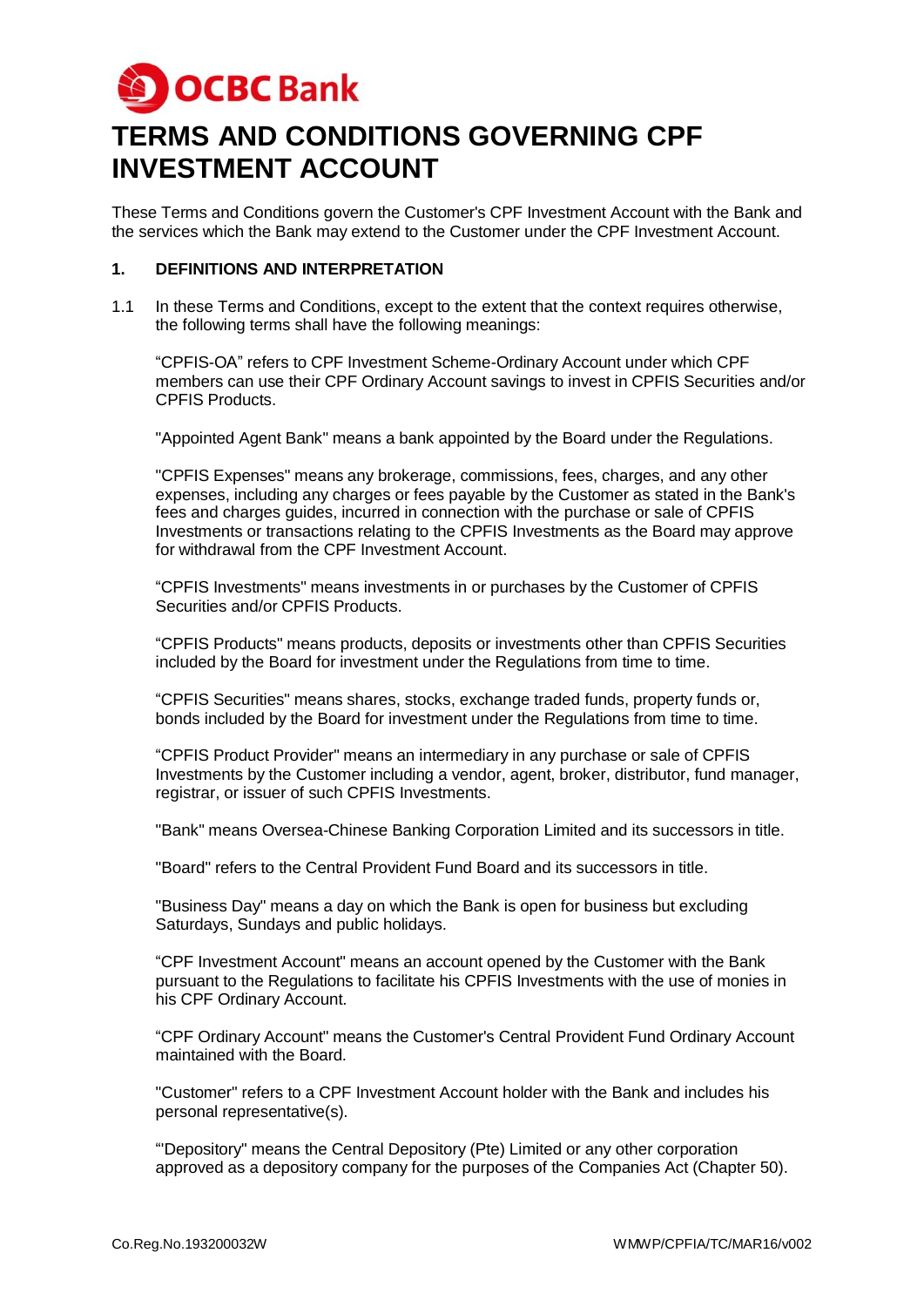

"Instruction" means any instructions or requests given to the Bank by the Customer or his appointed attorney, from time to time, including but not limited to instructions to deal with or withdraw monies from the CPF Investment Account, to pay or receive any monies in connection with any CPFIS Investments, to deal with any CPFIS Investments and/or for the provision of the Services, as the case may be.

"Nominee" means OCBC Bank Nominees Pte Ltd or any other nominee appointed by the Bank from time to time and its successor in title.

"Regulations" means the Central Provident Fund (Investment Schemes) Regulations and any subsequent amendment or supplement thereto.

"Request" means any instruction or request made by any CPFIS Product Provider to the Bank, from time to time, to settle any payment in connection with any CPFIS Investments.

"Services" means the services provided by the Bank from time to time to the Customer in connection with the operation or maintenance of the CPF Investment Account.

- 1.2 Unless the context requires otherwise:-
	- (i) words denoting the singular number shall include the plural and vice versa ;
	- (ii) words denoting the masculine gender shall also include the feminine gender and vice versa ;
	- (iii) words importing persons shall include firms and corporations.
- 1.3 Headings of clauses have been inserted for convenience only and shall not be taken into consideration in the interpretation of these Terms and Conditions.

#### **2. ACCOUNT APPLICATION**

The Customer shall not open or maintain a CPF Investment account with any other Appointed Agent Bank for so long as he maintains a CPF Investment Account with the Bank.

#### **3. CPFIS INVESTMENTS**

- 3.1 The funds available in the CPF Investment Account may only be used for CPFIS Investments and to meet CPFIS Expenses. The Bank is not obliged to act on any Instructions or Requests for the purchase or payment of any investments other than CPFIS Investments.
- 3.2 The Customer irrevocably authorises the Bank:
	- (i) to act on the Requests of CPFIS Product Provider and to rely on any information or details provided by the CPFIS Product Provider in connection with any CPFIS Investment as being correct and accurate in all respects;
	- (ii) to withdraw from the CPF Ordinary Account for the credit of the CPF Investment Account the sum of monies specified by the CPFIS Product Provider as may be approved by the Board for the purchase of CPFIS Investment or any part thereof in accordance with clause 3.2(iv) including any CPFIS Expenses, and notwithstanding an event of death of the Customer to withdraw such monies from his CPF Investment Account for the settlement of any monies payable in respect of the purchase of any CPFIS Investment contracted prior to his death and/or any obligations owed to the Bank by the Customer;
	- (iii) to attend to the settlement of any CPFIS Investment purchased or sold by the Customer and to pay for and/or receive such CPFIS Investment from the CPFIS Product Providers;
	- (iv) at the Bank's absolute discretion, to settle and pay for all or any part of the Customer's CPFIS Investments without any further reference to the Customer in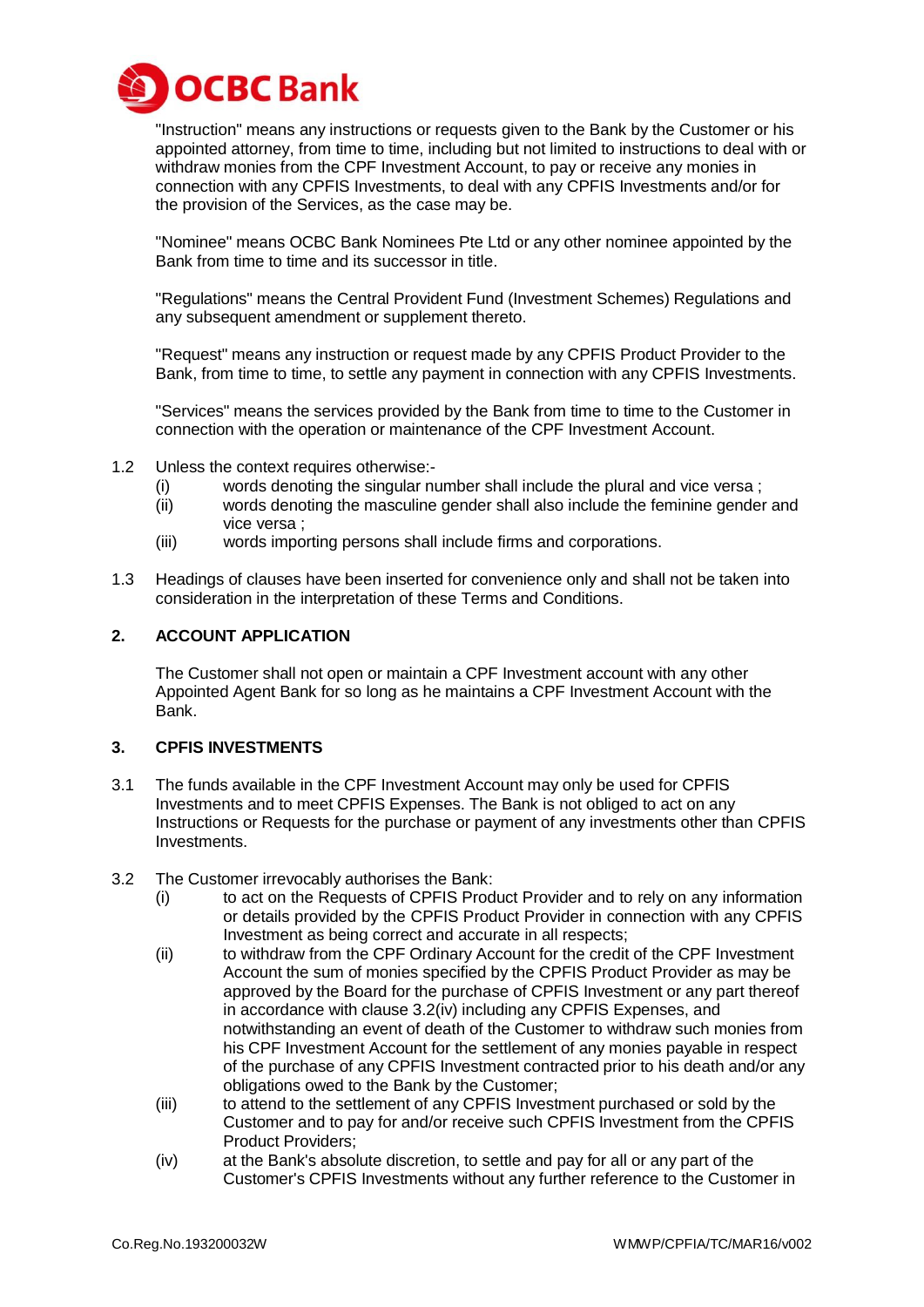

the event there are insufficient funds in the Customer's CPF Investment Account and/or CPF Ordinary Account or if any Instruction is not received by the Bank by any stipulated timeline for payment of the same.

- 3.3 Notwithstanding any provision to the contrary herein , the Bank shall be under no obligation to act on any Instruction or Request to purchase or sell any CPFIS Investments or to disburse any funds from the CPF Investment Account if:
	- (i) the Bank has not received the duly completed and signed Bank's standing instruction form for the settlement and processing of transactions in connection with a CPFIS Investment from the Customer;
	- (ii) there are insufficient funds or investment limits in the CPF Investment Account and the CPF Ordinary Account to meet the purchase price of any CPFIS Investments and any CPFIS Expenses in connection therewith;
	- (iii) the CPF investment limit for the CPF Investment Account has been or will be breached under the Regulations;
	- (iv) there are insufficient CPFIS Securities or CPFIS Products in the CPF Investment Account to meet a proposed sale of such CPFIS Securities or CPFIS Products, as the case may be;
	- (v) the Bank does not (for any reason whatsoever) receive any funds from the Board which are required for the purchase of any CPFIS Investment or the payment of any CPFIS Expenses within two (2) Business Days from the date the Bank sends an application for such withdrawal to the Board;
	- (vi) any request for release of funds by the CPFIS Product Provider is not received within sufficient time for the Bank to process the transaction or payment within any timeline stipulated for the transaction or payment; or
	- (vii) the proposed transaction is in the Bank's opinion, not permitted under the Regulations.
- 3.4 The Bank shall not be obliged to give any prior notice to the Customer of any rejection or non-settlement by the Bank of Instructions or Requests to purchase CPFIS Investments arising from or CPF Investment Account due to any of the reasons in clause 3.3.
- 3.5 The Bank shall be entitled to make any adjustments to the CPF Investment Account if any CPFIS Securities or CPF Products or payment therefor are erroneously credited or debited to or from the CPF Investment Account.
- 3.6 The Customer shall not engage in contra trading of any CPFIS Securities, trade on credit extended by any CPFIS Product Provider or trade on margins.
- 3.7 The Customer shall not assign, pledge, charge, use as collateral or as guarantee or in any way encumber the CPFIS Investments and cash balances in the CPF Investment Account.

# **4. CORPORATE ACTIONS**

- 4.1 The Customer shall forthwith upon purchase transfer or cause CPFIS Securities to be transferred to and registered in the name of the Nominee.
- 4.2 The Bank and the Nominee shall be under no obligation to attend, speak or vote at any meeting of owners or holders of any CPFIS Securities or to take any action as regards any subscription, splitting, conversion or other rights or entitlements, affecting or in relation to any CPFIS Securities or any merger, consolidation, reorganisations, receiverships, bankruptcy or insolvency proceedings, compromise or arrangement of an issuer of any CPFIS Securities or any other action whatsoever affecting or in relation to any CPFIS Securities ("Corporate Action").
- 4.3 The Bank shall be entitled to disregard fractional entitlements of the Customer in respect of any CPFIS Securities in the CPF Investment Account. Where such fractional entitlements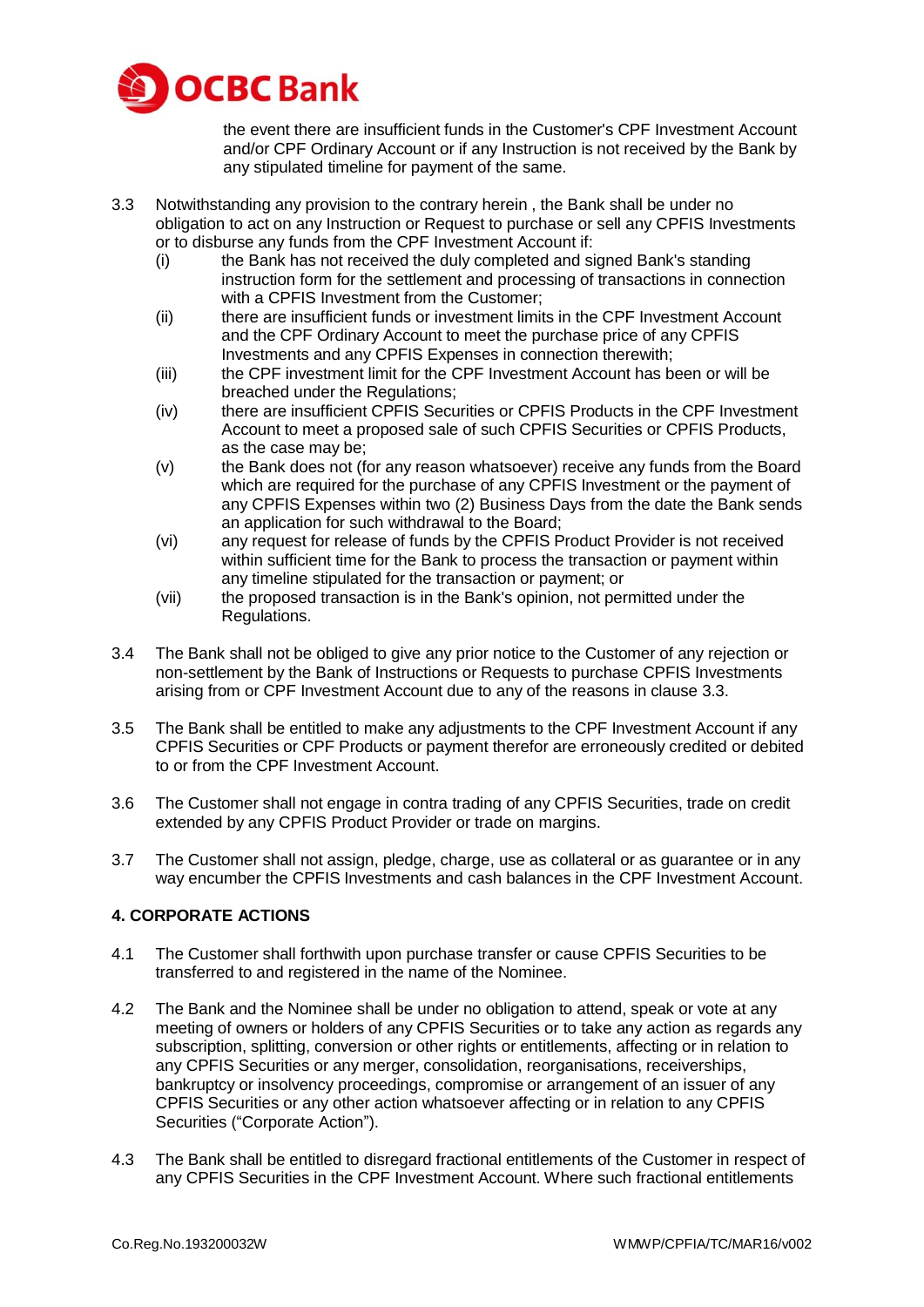

are aggregated with other similar entitlements and delivered to the Bank and/or Nominee as additional entitlements, the Customer authorises the Bank and/or the Nominee to deal with such additional entitlements in any manner the Bank and/or the Nominee deems fit, including a sale of the same on such terms as the Bank and/or the Nominee thinks fit and to utilise the proceeds thereof in such manner as the Bank thinks fit. The Customer waives any right attributable to such fractional entitlements including any right to proceeds thereof.

- 4.4 It is the Customer's responsibility to confirm his acceptance or rejection of any Corporate Action notified by the Bank to the Customer at least four (4) Business Days prior to the due date given by the Depository, any issuer or registrar of the Securities (as the case may be) failing which, the Bank may in its discretion not take any action or take any action as it deem fits in respect of any Corporate Action and shall have no liability for any such tenure to act or for any action taken by it.
- 4.5 The Bank may (but is not obliged to) make any payment on the Customer's behalf in connection with any Corporate Action and if the Bank does not receive sufficient funds by the due date or within the time required for settlement to meet any shortfall in the CPF Investment Account, the Bank shall have the right to sell or liquidate the CPFIS Investments at such price(s) and in such quantities as the Bank may determine to reimburse itself for monies owing to it under the CPF Investment Account.
- 4.6 The proceeds of any entitlement in respect of any CPFIS Securities received by the Bank will be credited to the CPF Investment Account within two (2) Business Days after the Bank receives the same.

## **5. DEPOSIT OF GOLD**

- 5.1 The Customer shall deposit all physical gold and gold certificates(s) purchased by the Customer with the use of any funds in his CPF Investment Account with the Bank.
- 5.2 Any sale by the Customer of gold deposited in the CPF Investment Account will be effected based on the sale price agreed by the Bank.

# **6. CASH TOP-UP**

- 6.1 Where approval has been given by the Board to the Customer to use his own funds to meet any shortfall in the funds ("Shortfall") available in the CPF Investment Account required to pay for any calls, subscription moneys, entitlements to rights issue or any other entitlements whatsoever on or in respect of any CPFIS Securities ("Cash Top-Up"), the Customer shall credit his CPF Investment Account with the Cash Top-Up at least one (1) Business Day prior to the due date of the relevant transaction, failing which the Shortfall will be deemed not to have been paid.
- 6.2 Any Cash Top-Up received by the Bank in the form of a cheque will be credited into the CPF Investment Account only after the cheque has been cleared.
- 6.3 The Cash Top-Up is deemed to be a contribution by the Customer to the CPF Investment Account and will not be refunded directly to the Customer.

# **7. REFUND TO CPF ORDINARY ACCOUNT**

- 7.1 The Customer may instruct the Bank to refund any funds in his CPF Investment Account to the CPF Ordinary Account provided that:
	- (i) two (2) Business Days' prior written notice is given to the Bank to effect the refund; and
	- (ii) there are sufficient funds in the Customer's CPF Investment Account for the refund to be effected.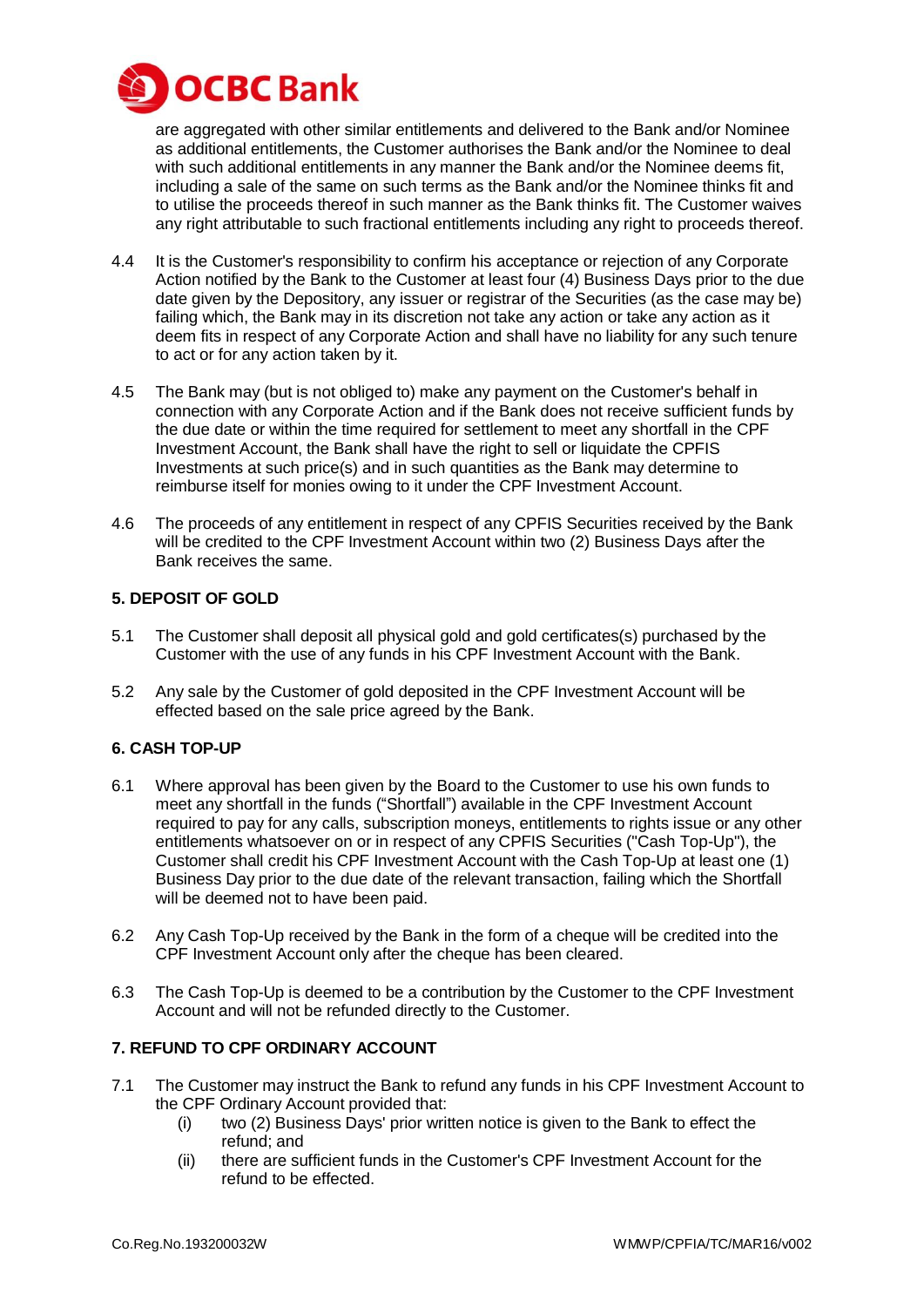

- 7.2 If the amount of the funds which Customer instructs the Bank to refund to his CPF Ordinary Account is less than the funds available in his CPF Investment Account at the time the Bank receives instructions to effect the refund, the instruction to refund shall be deemed cancelled.
- 7.3 The Bank is authorised to refund any funds in the CPF Investment Account to the CPF Ordinary Account in the event the CPF Investment Account has not been operated on for a continuous period of two (2) months or any other such other period as may be determined by the Board or prescribed under the Regulations.

## **8. INTEREST, FEES AND CHARGES**

- 8.1 The Customer agrees to pay to the Bank on demand all fees charges and monies, including any fees and charges as stated in the Bank's fees and charges guides, owing by the Customer to the Bank or incurred by the Bank on the Customer's behalf, together with interest on such monies from the date on which such monies become due to the date of payment at such rate set out in the Bank's fees and charges guides or as agreed between the Customer and the Bank, such interest to be payable both before as well as after any judgement.
- 8.2 The Bank may at any time at its absolute discretion and upon written notice to the Customer, change the prevailing rate and/or amount of any charges or fees payable by the Customer as stated in the Bank's fees and charges guides. Such change(s) shall take effect from the date stated in the notice, which in most instances, shall be no less than thirty (30) days from the date of the notice.
- 8.3 The Bank may debit the Customer's account(s) with the Bank with the full amount of any charges and fees (including without limitation, any fees and charges of such amounts as stated in the Bank's fees and charges guides), costs and expenses (including without limitation, all legal fees and expenses on a full indemnity basis), and taxes payable by the Customer to the Bank in respect of the Services and any liability of any nature arising in respect of the CPF Investment Account.
- 8.4 All fees charges and monies shall be payable by the Customer in full without any setoff or counterclaim free and clear of any deduction of present or future taxes, levies or withholdings.
- 8.5 All fees charges and monies payable by the Customer are exclusive of any goods and services tax which shall (where applicable) be paid by the Customer in addition to any other sums payable.
- 8.6 The Bank may at its absolute discretion pay interest on monies in the CPF Investment Account at such rate or rates as determined by the Bank from time to time. Any interest in the CPF Investment Account may not be withdrawn but shall be credited to the CPF Ordinary Account in accordance with these Terms and Conditions.

#### **9. CLOSING OF CPF INVESTMENT ACCOUNT**

- 9.1 The Customer shall provide written instructions to the Bank to close the CPF Investment Account and:
	- (i) instruct the Bank to transfer the CPFIS Investments (except for gold) and any funds in the CPF Investment Account to another Appointed Agent Bank selected by the Customer;
	- (ii) sell any gold in the CPF Investment Account. The Bank is authorized by the Customer to credit the proceeds of such sale to the CPF Investment Account; and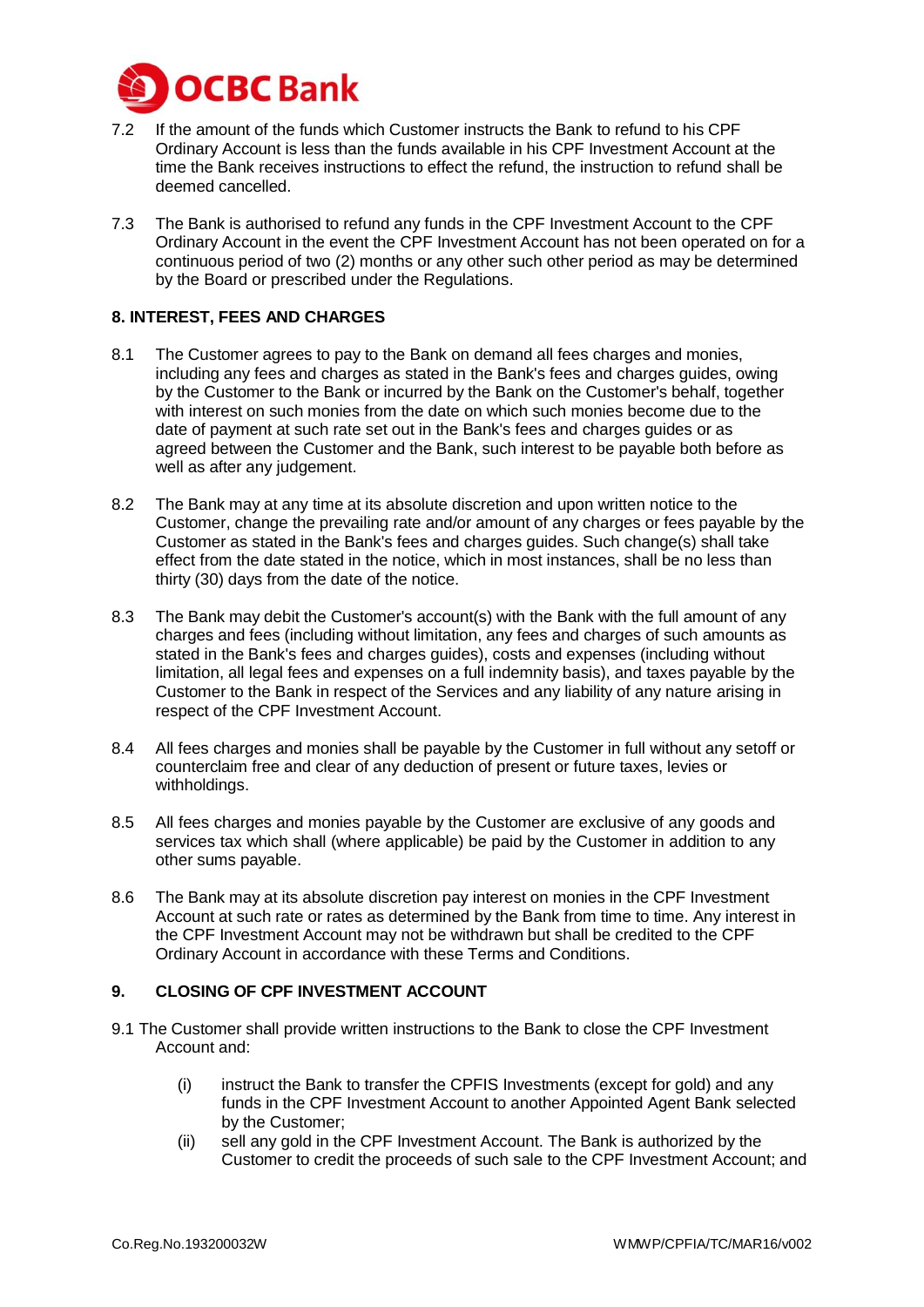

- (iii) comply with such procedures as the Bank may determine from time to time at its sole discretion.
- 9.2 The Bank may close the CPF Investment Account at any time:
	- (i) upon giving thirty (30) days' prior written notice to the Customer, without liability or disclosing or assigning any reason to the Customer;
	- (ii) upon giving to the Customer 7 days' notice in the event of a breach by the Customer of these Terms and Conditions; or
	- (iii) upon being notified by the Board that the Customer has satisfied any grounds for withdrawal of the funds in the CPF Investment Account, and unless otherwise instructed by the Customer, the Bank shall have the authority to forthwith transfer the CPFIS Securities in the CPF Investment Account to the Customer's securities account with CDP and return any funds and/or gold deposited in the CPF Investment Account to the Customer.
- 9.3 In the event any instruction is received by the Bank to close the CPF Investment Account the Bank shall:
	- (i) forthwith cease to process or comply with any Instructions and/or any Requests except for any outstanding Instructions and/or Requests which the Bank may in its discretion complete processing;
	- (ii) refund all funds in the CPF Investment Account to the Board for credit of the CPF Ordinary Account after the deduction of any monies in accordance with these Terms and Conditions;
	- (iii) transfer the CPFIS Investments and any funds in the CPF Investment Account to another Appointed Agent Bank selected by the Customer. In the absence of such selection the Bank shall, subject to the Board's approval, sell the CPFIS Investments at the prevailing market price and transfer the proceeds and any funds in the CPF Investment Account to the Board for the credit of the Customer's Ordinary Account after the deduction of any monies in accordance with these Terms and Conditions. The Bank shall not be liable to compensate the Customer for any losses and expenses suffered and or incurred thereby.
- 9.4 Notwithstanding the above, any CPFIS Securities which are listed and suspended from trading may not be transferred out of the CPF Investment Account until such suspension is lifted.
- 9.5 The Customer's executor or administrator shall be the only persons recognised by the Bank as the Customer's successor in the event of the Customer's death. Upon the Customer's death the Bank shall be entitled to freeze the Customer's CPF Investment Account until such time the Customer's successor produces a grant of probate or letters of administration.

# **10. STATEMENTS OF ACCOUNT**

The Bank will furnish the Customer with statements of account ("Statement of Account") at monthly intervals or at such other intervals as the Bank may prescribe. The Customer agrees to verify the correctness of all details contained in each Statement of Account and to notify the Bank within fourteen (14) days from the date of such Statement of Account of any discrepancies, omissions or errors therein. Upon the expiry of this period, the details in the Statement of Account shall be conclusive against the Customer except as to alleged errors so notified but subject always to the Bank's right to correct any errors contained therein at any time notwithstanding such acceptance by the Customer.

#### **11. COMMUNICATIONS**

11.1 The Customer shall provide the Bank with written notice of any change in the Customer's address and particulars.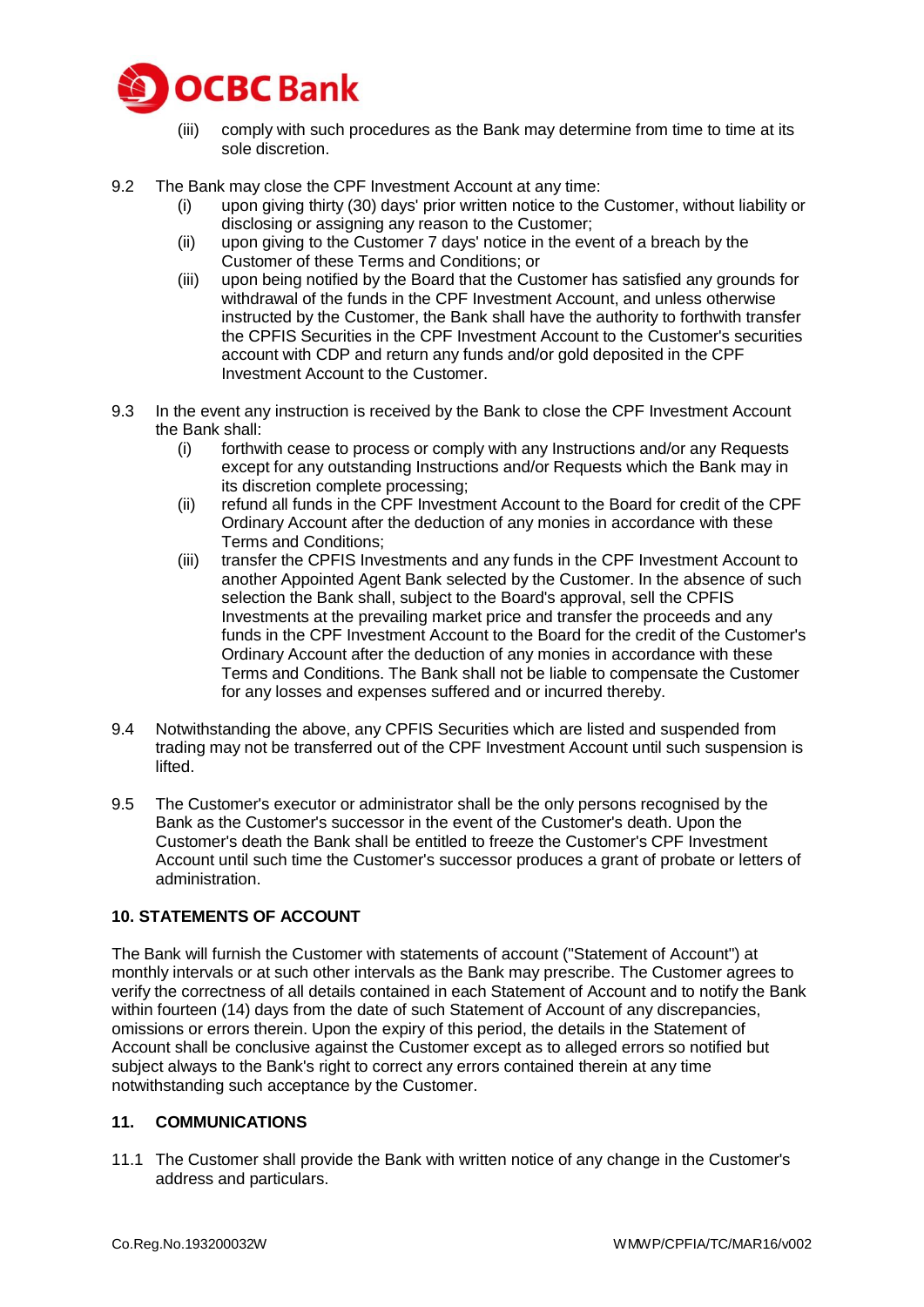

- 11.2 Any statement, advice, confirmation, notice, demand and all other correspondence by the Bank under these Terms and Conditions ("the Correspondence") shall be served on the Customer (or the customer's personal representatives) personally by sending it to the Customer's address or e- mail address registered with the Bank. The Correspondence shall be deemed to have been delivered on the day it was delivered personally or if sent by post on the day following posting.
- 11.3 The Bank may at its absolute discretion communicate with the Customer via e-mail at Customer's request. The Customer acknowledges that e-mail is not a secure means of communication. Third parties including but not limited to service and network providers may be able to gain access to communication transmitted from or to the Customer via email. Neither the Bank nor its officers or employees will be liable to the Customer for any loss or damage suffered by the Customer, directly or indirectly, as a result of the disclosure of any information transmitted via e-mail to or from the Customer or the non-receipt of any such communication by the Bank or the Customer, as the case may be, for any reason whatsoever, including but not limited to breakdown, malfunction of computer, terminal or communication lines or link or equipment whether or not belonging to the Bank.

## **12. DISCLOSURE OF INFORMATION**

- 12.1 The Customer consents to and authorises the Bank and its officers, employees and agents to transfer and disclose information relating to the Customer and the Customer's accounts with the Bank, including the CPF Investment Account, to:-
	- (i) any third party wherever situate as the Bank may consider necessary in order to give effect to any Instruction or Requests;
	- (ii) any Nominee, CPFIS Product Provider, the Board, share registrar, issuer of CPFIS Securities and/or any securities exchange;
	- (iii) any of the branches, related companies, representative offices, affiliates and agents of the Bank wherever situate;
	- (iv) any service provider to which the Bank has outsourced its services and to any third party which markets the Bank's products and services for confidential use as the Bank may in its absolute discretion consider necessary to disclose; and to disclose any information as may be required by applicable law, court, regulator or legal process.
- 12.2 Without prejudice to the generality of the foregoing, where the Bank is a member of any credit bureau, the Customer authorises the Bank to transfer and disclose to any such credit bureau, any information relating to the Customer and/or any of the Customer's accounts with the Bank, including the CPF Investment Account, and for such purposes as may be permitted under or pursuant to the Banking Act (Chapter 19).

#### **12A. PERSONAL DATA**

The Customer consents to the Bank, its related corporations (collectively, the "**OCBC Group**"), and their respective business partners and agents (collectively, the "**OCBC Representatives**") collecting, using and disclosing the Customer's personal data for purposes reasonably required by the OCBC Group and the OCBC Representatives to enable them to provide the Services to the Customer. Such purposes are set out in a Data Protection Policy, which is accessible at [www.ocbc.com/policies](http://www.ocbc.com/policies) or available on request and which the Customer has read and understood.

#### **13. AUTHORITY**

13.1 The Customer authorises the Bank to accept and act on Instructions given in writing, verbally, by telex, facsimile or electronic mail and the Bank shall not be liable to the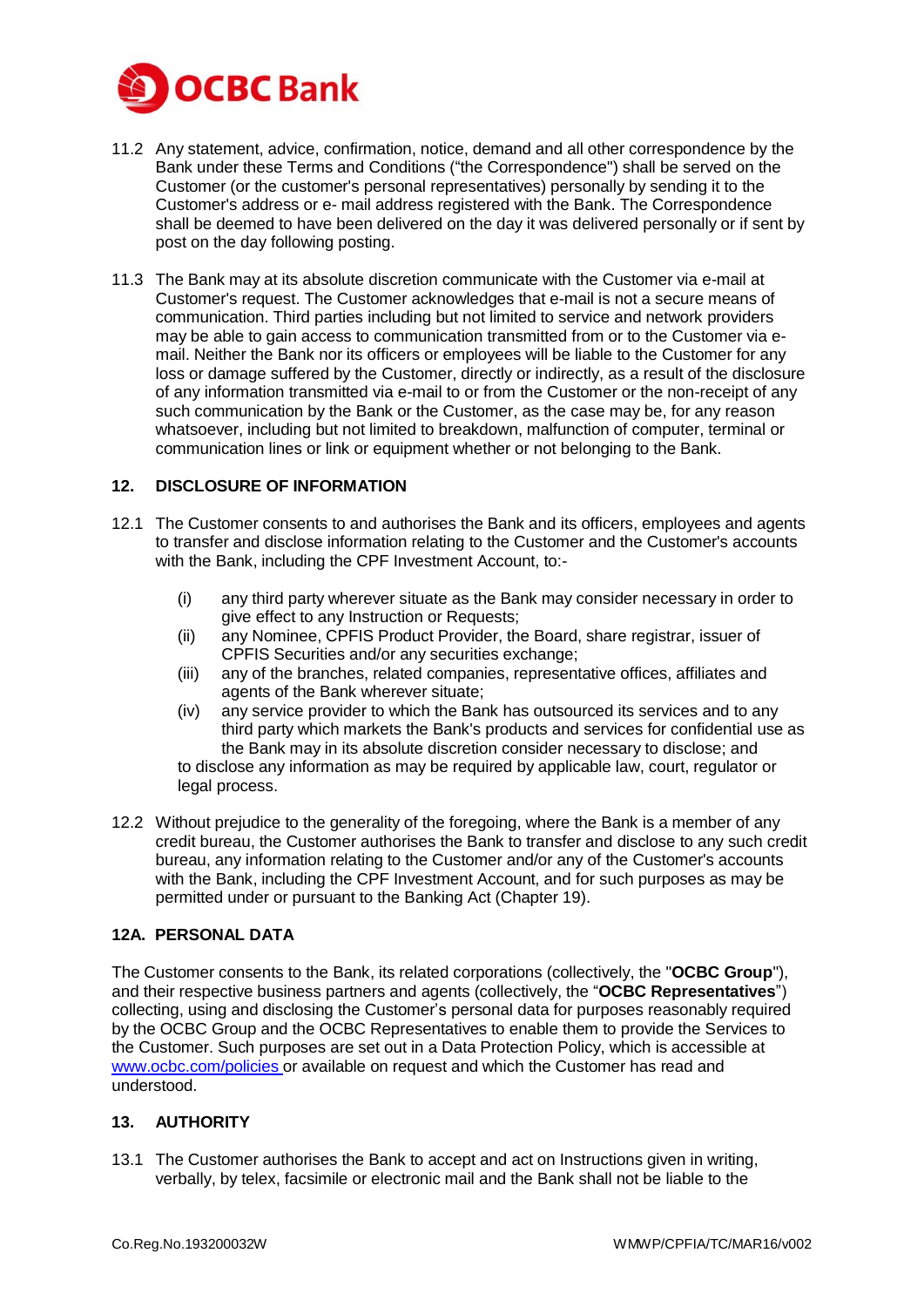

Customer for acting upon such Instructions in good faith. The Bank shall neither be liable for acting upon such Instructions nor be obliged to investigate the authenticity of such Instructions or verify the accuracy and completeness of such Instructions. Such Instructions shall be deemed to be irrevocable and binding on the Customer upon the Bank's receipt notwithstanding any error, fraud, forgery, lack of clarity or misunderstanding in respect of the terms of such Instructions. The Bank shall be entitled but shall not be obliged to verify any Instructions given by any means as it deems fit.

- 13.2 Notwithstanding the above the Bank may, in its sole discretion, refuse to execute any Instructions which are not given to the Bank in writing without assigning any reason therefor.
- 13.3 The Customer consents to the recording of any verbal Instructions to the Bank to provide a record of the Customer's Instructions. The Customer accepts the Bank's records of transactions as conclusive and binding for all purposes.
- 13.4 If the Customer is overseas and/or unable to give Instructions to the Bank under these terms and conditions for any reason, the Customer shall forthwith appoint another person to act on his behalf by way of a power of attorney subject to the approval from Board. A certified true copy of the executed power of attorney must be submitted to the Bank

#### **14. EXEMPTION FROM LIABILITY**

- 14.1 Neither the Bank nor any of its employees or Nominees shall be liable as a result of acting or failing to act except in the case of the Bank's gross negligence or wilful default. The Bank shall have no liability to the Customer for any indirect, incidental or consequential loss or damages (including loss of profit) even if advised of the possibility of such loss or damages.
- 14.2 The Bank shall not be liable for any failure to perform any obligation under these terms and conditions if such performance would result in it being in breach of any law, regulation or other requirement of any governmental or other authority, as it shall determine.
- 14.3 The Bank shall not be responsible or liable for any expense, loss, damage, liability or other consequence suffered or incurred by the Customer:
	- (i) for acting or omitting to act in good faith on the Customer's Instructions or CPFIS Product Provider's Requests;
	- (ii) for any loss or damage caused by any delay or failure in any transmission or communication facilities;
	- (iii) arising from any irregularity or forgery of any cheques or other documents collected by the Bank for the Customer;
	- (iv) arising from the Bank 's inability to detect inadequate authenticity of any Instructions or Requests;
	- (v) arising from the Customer's omission, negligence, default or misconduct;
	- (vi) arising from the Bank 's reliance on any inaccurate or erroneous information or details provided by any CPFIS Product Provider;
	- (vii) for any act or omission (including any gross negligence or wilful misconduct) or bankruptcy or insolvency of any Nominee, CPFIS Product Provider, counterparty, third party or agent used by the Bank.

#### **15. INDEMNITY**

15.1 The Customer shall indemnify the Bank, its officers, employees, nominees and agents promptly on a full indemnity basis from and against all claims, demands, actions, suits , proceedings, orders, losses (direct or consequential) damages, costs and expenses (including all legal fees on a full indemnity basis) and all other liabilities of whatever nature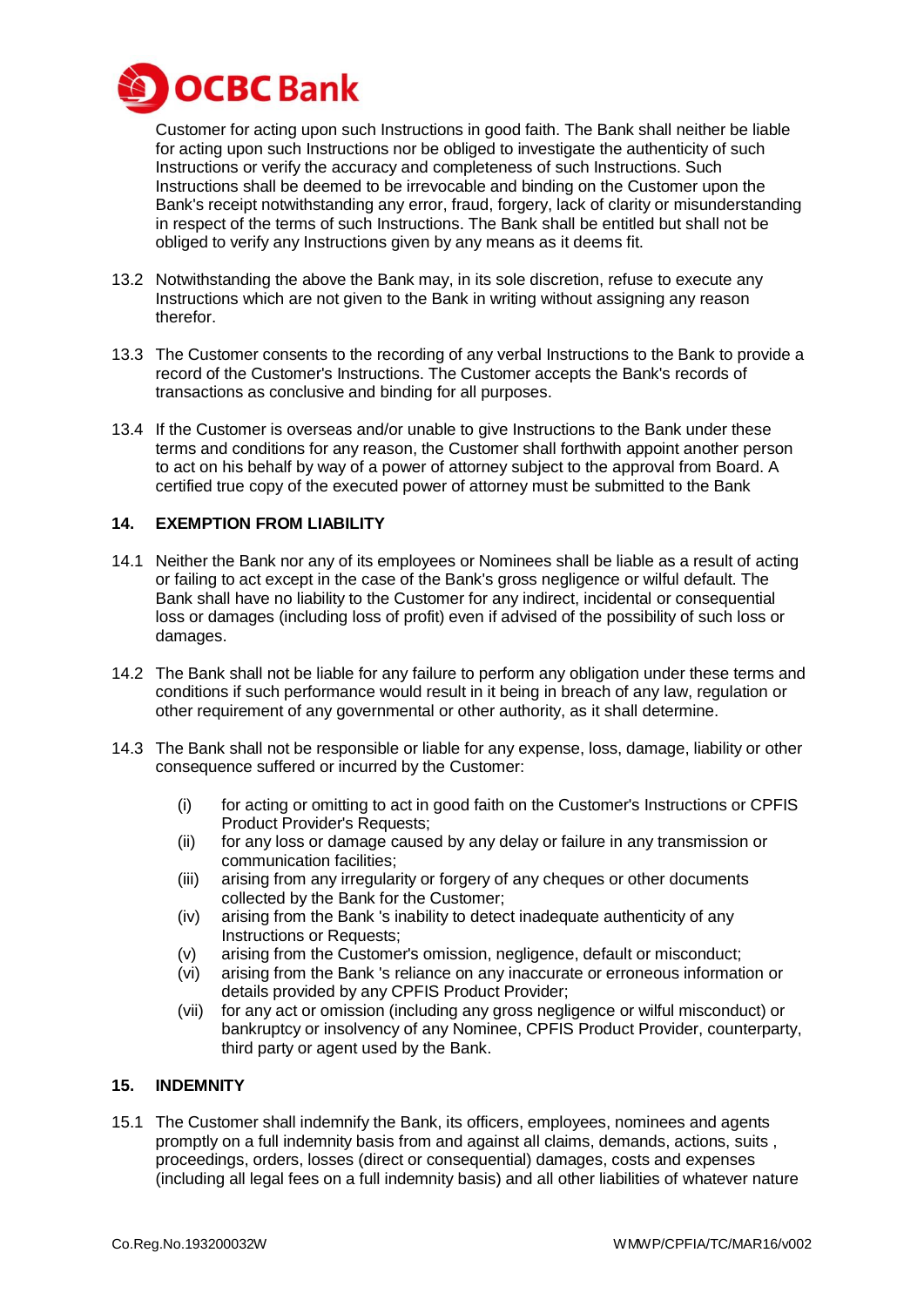

or description howsoever arising which the Bank may sustain or incur directly or indirectly in connection with the execution, performance or enforcement of any of these Terms and Conditions including without limitation:

- (i) the operation of the CPF Investment Account;
- (ii) the provision of any Service by the Bank to the Customer;
- (iii) the Bank taking, relying and acting upon or omitting to act on any Instructions given or purported to be given by the Customer or by any CPFIS Product Provider, regardless of the circumstances prevailing at the time of such Instructions or the nature of the transaction and notwithstanding any error, misunderstanding, fraud or lack of clarity in the giving receipt or the contents of such Instructions;
- (iv) the Customer's breach of anyone or more provisions of these Terms and Conditions; and
- (v) the Bank using any system or means of communication or transmission in carrying out the Instructions.

## **16. SET-OFF**

In addition to any general lien or similar right to which the Bank may be entitled by law, the Bank shall be entitled at any time and without notice to the Customer to set-off any amount standing to the credit of the CPF Investment Account against any fees charges or monies owing to the Bank by the Customer.

## **17. APPLICATION OF OTHER TERMS**

In addition to these Terms and Conditions, where the Services are made available to the Customer by the Bank on separate terms, those terms shall be read in conjunction with these Terms and Conditions. In the event of any conflict, the specific terms applicable to the relevant services shall apply.

#### **18. AMENDMENT**

- 18.1 The Bank may at any time at its absolute discretion and upon written notice to the Customer, change any one or more of these Terms and Conditions. Such change(s) shall take effect from the date stated in the notice, which in most instances, shall be no less than thirty (30) days from the date of the notice. If the Customer does not accept such variations, amendments or modifications, the Customer shall forthwith discontinue use of the Services and instruct the Bank to close the CPF Investment Account in accordance with clause 9. Where the Customer continues to use the Service(s) after such notification, the Customer shall be deemed to have agreed with and accepted the amendments.
- 18.2 The Bank may notify the Customer of any changes to these Terms and Conditions by:
	- (i) publishing such changes in the Statements of Account to be sent to the Customer;
	- (ii) displaying such changes at the Bank 's branches or automated teller machines;
	- (iii) posting such changes on the Bank 's website ;
	- (iv) electronic mail or letter;
	- (v) publishing such changes in any newspapers; or
	- (vi) such other means of communication as the Bank may determine in its absolute discretion.

#### **19. WAIVER**

No failure or delay by the Bank in exercising or enforcing any right or option under these Terms and Conditions shall operate as a waiver thereof or limit, prejudice or impair the Bank's right to